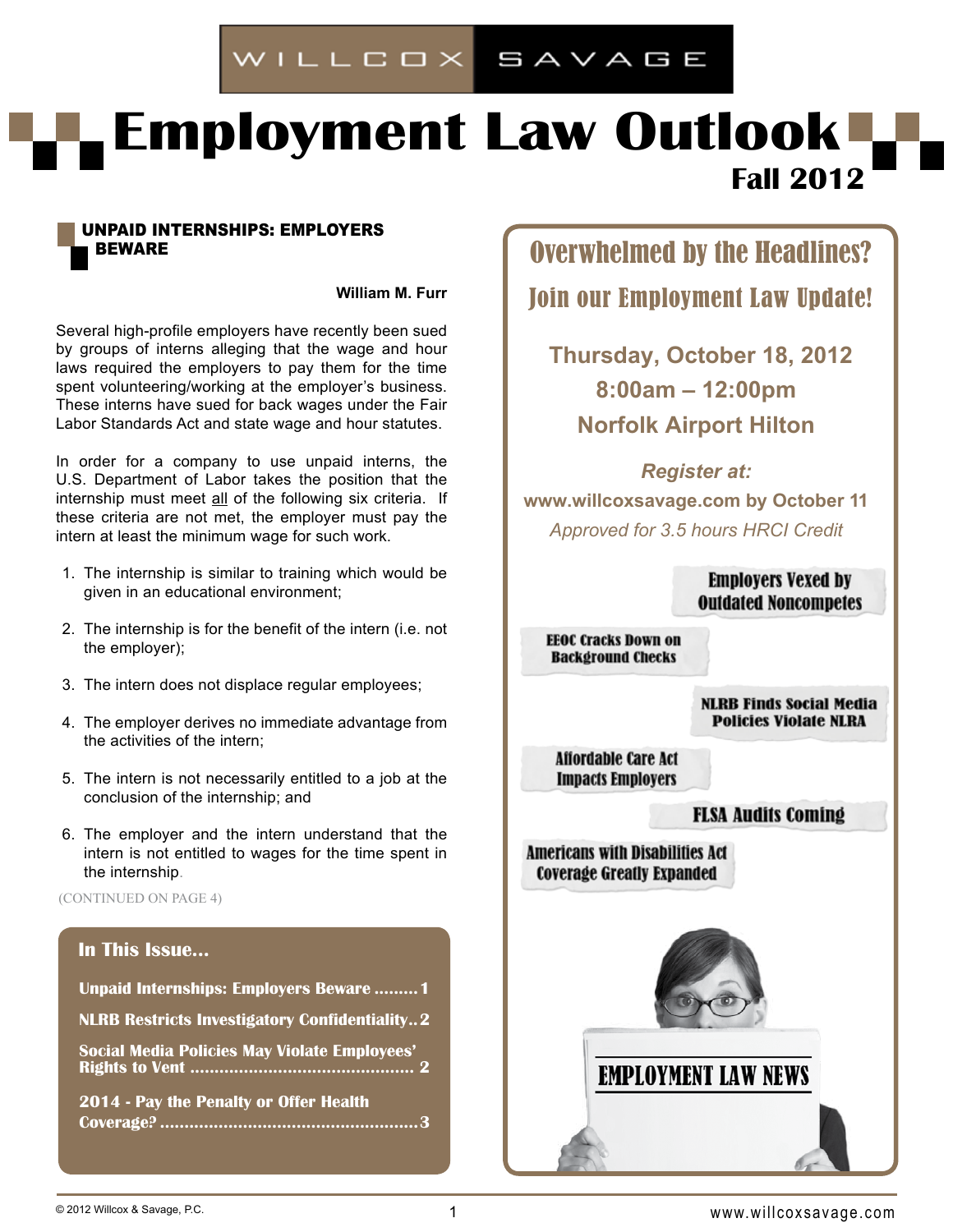#### Nlrb restricts investigatory **CONFIDENTIALITY**

#### **William E. Rachels, Jr.**

On July 30, 2012, in a two-to-one decision, the National Labor Relations Board (NLRB) restricted the ability of employers to request that employees not discuss the subject of an ongoing investigation with their co-workers. Such a request is probably made more often than not. Therefore, if it is not reversed on an appeal or otherwise changed, the decision has significant ramifications for both nonunion as well as unionized employers subject to the National Labor Relations Act. *Banner Health System d/b/a Banner Estrella Medical Center and James A. Navaro,* Case 28-CA-023438*.*

The human resources consultant had routinely asked employees making a complaint not to discuss the matter with their coworkers while the company's investigation was ongoing. The administrative law judge (ALJ) found that such request was justified by the employer's concern with protecting the integrity of investigations. However, the Board reversed the ALJ on this point. The Board, citing its 2011 Decision in *Hyundai America Shipping Agency*, noted that to justify a prohibition on employee discussion of ongoing investigations, an employee must show that its legitimate business justification outweighs employees' Section 7 rights to act for mutual aid and protection. It found that the employer's "generalized concern" with protecting the integrity of its investigations is insufficient to outweigh employees' protected Section 7 rights.

The Board held that to minimize the impact on Section 7 rights, it was the employer's burden "to first determine whether in any given investigation witnesses needed protection, evidence was in danger of being destroyed, testimony was in danger of being fabricated, or there was a need to prevent a cover up." This suggests that prior to making the request for confidentiality, the employer must determine that it is necessary based upon one of those specified reasons. It is also noteworthy that the two-member majority of the Board panel made no distinction between a "suggestion" and an "order." It found that those terms were equal to one another with regard to the likely reaction of employees due to the potential for discipline for noncompliance.

We can expect that this position of the Board will produce further developments. While challenges to such "suggestions" may be somewhat remote, in the interim the conservative approach would be to include such a statement of protecting the integrity of the investigation when so proceeding.■



#### **Susan R. Blackman**

The Acting General Counsel of the National Labor Relations Board (NLRB) has issued multiple memos addressing employees' rights in social media communications. The memos, and the NLRB opinions that led to them, outline broad protections for employees when using social media. The General Counsel's position is that any communication to a coworker complaining about the terms or conditions of employment may constitute protected activity under the National Labor Relations Act (NLRA).

Under Section 7 of the NLRA, employees have the right to engage in concerted activities for the purpose of collective bargaining or other mutual aid or protection. If an employee posts online comments complaining to coworkers about wages or conditions of employment, or encouraging fellow workers to push for improvements in these areas, such comments would likely be considered protected activity under the NLRA. Before disciplining an employee for any comments about the workplace, the employer should consider whether any of the employee's comments are legally protected.

### The NLRB will scrutinize employers' social media policies to ensure that they do not discourage employees from exercising their rights.

Furthermore, the General Counsel has made it clear that the NLRB will scrutinize employers' social media policies to ensure that they do not discourage employees from exercising their rights. For example, the memos state that a policy prohibiting online comments that are "disparaging or defamatory" are overbroad because they might discourage an employee from complaining to a coworker about a supervisor who treats employees badly. For more information about these developments, attend our firm's Employment Law Update seminar on October 18.■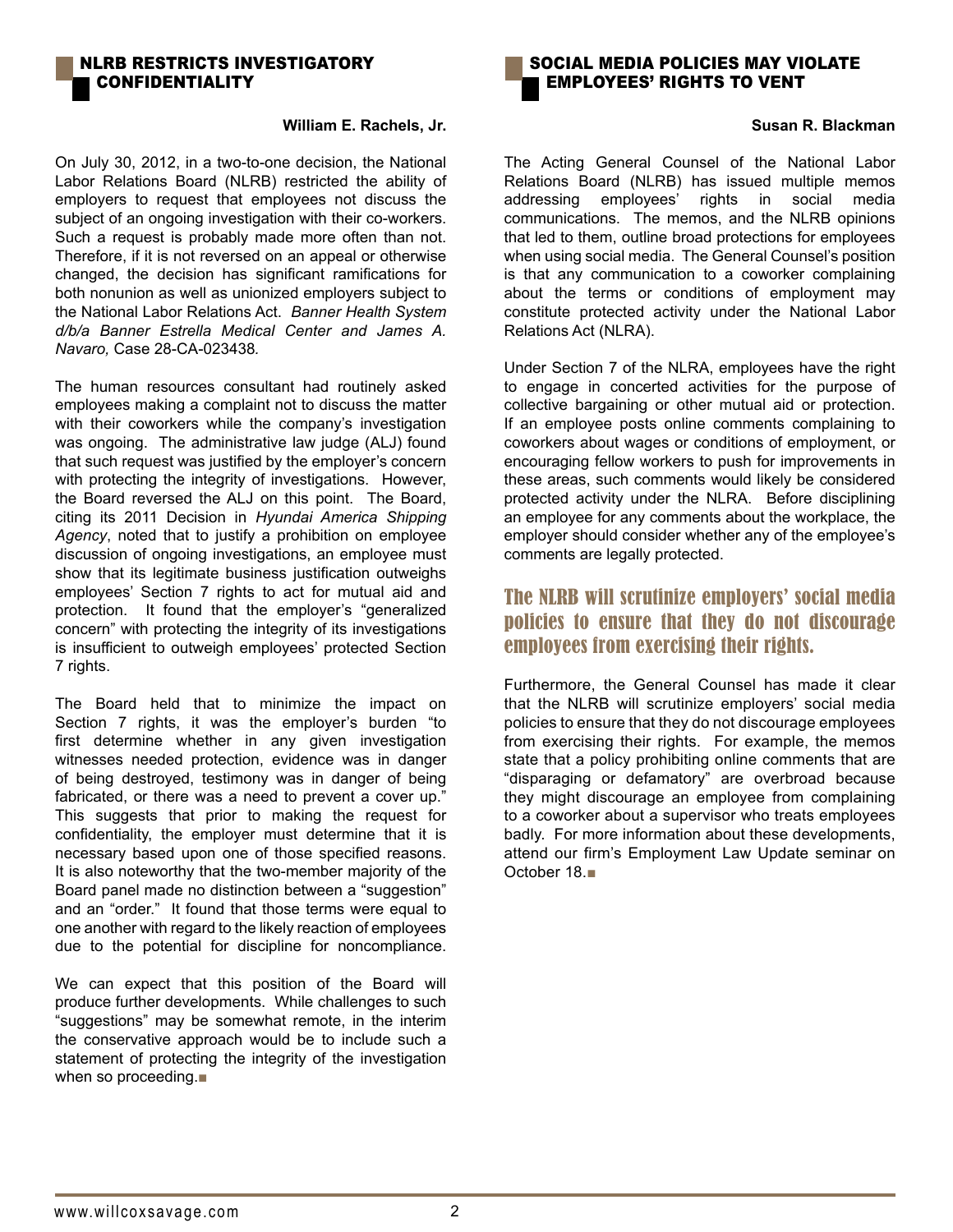#### 2014 - Pay the Penalty or Offer Health Coverage?

#### **Cher E. Wynkoop and Corina V. San-Marina**

Starting in 2014, large employers (employers with 50 or more "full-time equivalent employees" during a preceding calendar year) will be required to either offer group health plan coverage to full-time employees (with a limited exemption for "seasonal employees") or pay an assessment in the nature of a nondeductible excise tax ("play or pay" penalty). Penalties are determined with reference to "full-time" employees, defined as employees who work 30 or more hours per week.

In determining whether to offer coverage or pay the excise tax, an employer will need to compare the cost of offering health coverage to the amount of excise tax, which is determined differently under a two-pronged test depending on whether an employer offers coverage to *all* of its full-time employees. For purposes of determining the amount of excise tax, an employer will need to determine the number of full-time employees whose household income is between 138% and 400% of the federal poverty level (FPL) and who will be eligible for premium tax credits for health coverage purchased through an Exchange ("subsidy eligible employee"). For 2012, 400% of the FPL is \$44,680 for a single person and \$92,200 for a family of four.

**"No coverage" prong:** A large employer who fails to offer coverage to all of its full-time employees and employs at least one subsidy eligible employee, will be subject to an annualized penalty of \$2,000, determined and assessed monthly, multiplied by the number of fulltime employees in excess of 30, including those who are not subsidy eligible.

*Example*: Let's assume that in 2014 an employer has 200 full-time employees, 50 part-time employees who work at least 30 hours per week (considered full-time employees for purposes of determining the excise tax starting in 2014) and 50 part-time employees who work less than 30 hours per week. The part-time employees are not eligible for health coverage under the employer's group health plan. Also, let's assume that the employer has at least one subsidy eligible employee. The employer will have to pay an annual penalty equal to  $$2,000$   $*$  (250-30) = \$440,000.

**"Coverage" prong:** A large employer who offers coverage to all of its full-time employees, will be subject to an annualized penalty of \$3,000, which is determined and assessed monthly, multiplied by the number of subsidy eligible employees. For purposes of this penalty, a subsidy eligible employee, in addition to meeting the FPL threshold, must also be offered employer coverage that is either "*unaffordable*," or that consists of a plan under which the plan's share of the total allowed cost of benefits is less than 60% and the subsidy eligible employee *declines to enroll* in the employer's plan.

### Health care coverage is "unaffordable" if the premium required to be paid by the employee is more than 9.5% of the employee's household income.

For these purposes, coverage is "unaffordable" if the premium required to be paid by the employee is more than 9.5% of the employee's household income (employer can use the employee's current W 2 wages from the employer instead of the employee's household income under a safe harbor provided by the IRS). The penalty under this "coverage" prong cannot exceed the penalty that the employer would have paid had it offered no coverage, described above.

*Example*: Let's assume that in 2014 an employer has 200 full-time employees, 50 part-time employees who work at least 30 hours per week (considered full-time employees for purposes of determining the excise tax starting in 2014) and 50 part-time employees who work less than 30 hours per week. All employees are eligible for health coverage under the employer's group health plan. Also, let's assume that 50 of the full-time employees are subsidy eligible employees and decline employer coverage. The employer will have to pay a penalty equal to  $$3,000 * 50 = $150,000$ .

#### **Employer Planning Issues**

- Employers must make an assessment of their "at risk" population which may trigger the "play or pay" penalties, the subsidy eligible employees.
- Employers must assess the maximum cost for minimum essential coverage that may be charged to at risk employees.
- Employers must assess whether their health plans meet minimum essential benefits and a 60% value criteria.
- Employers must "do the math" to determine whether offering employer-sponsored health insurance will be an economically viable choice in light of health care reform "pay or play" rules as well as whether such offerings will continue to be considered a market competitive advantage.■